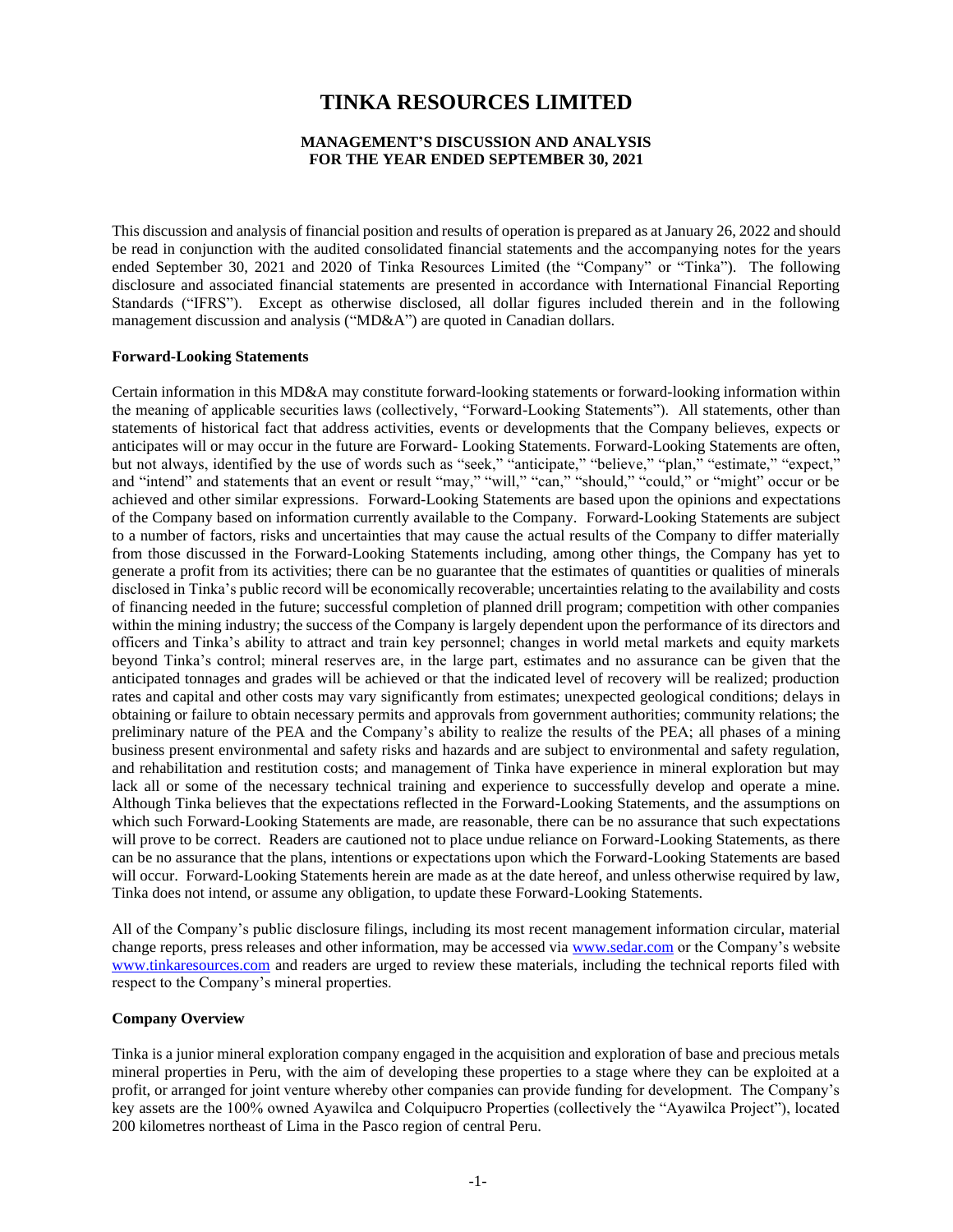The Ayawilca Zinc Zone is a substantial polymetallic deposit containing significant quantities of zinc, silver and lead in sulphide resources which have been delineated from more than 88,000 metres of drilling. The Ayawilca Zinc Zone has an estimated 3.0 billion pounds of zinc, 10 million ounces of silver and 87 million pounds of lead in Indicated Mineral Resources; and 5.7 billion pounds of zinc, 31 million ounces of silver and 370 million pounds of lead in Inferred Mineral Resources (as at August 30, 2021 - see "Mineral Resources" section below). The Tin Zone deposit, which lies beneath the Zinc Zone, contains an estimated 189 million pounds of tin in Inferred Mineral Resources (as at August 30, 2021). A third resource exists at the Colquipucro property (the "Colqui Silver Zone") containing an estimated 14 million ounces of silver as Indicated Mineral Resources, and 13 million ounces in Inferred Mineral Resources (as at May 25, 2016). On November 10, 2021 the Company filed a technical report incorporating the results of an updated Preliminary Economic Assessment ("PEA") prepared for the Ayawilca Project compliant with National Instrument 43-101 Standards of Disclosure for Mineral Projects ("NI 43-101").

Sentient Global Resources Fund IV, LP ("Sentient") is an insider of Tinka, holding an aggregate of 73,382,073 common shares of the Company, approximately 21.5% of the Company's issued and outstanding common shares.

Compañia de Minas Buenaventura SAA ("Buenaventura") is also an insider of Tinka, holding an aggregate of 65,843,620 common shares of the Company holding approximately 19.3% of the Company's issued and outstanding common shares. Buenaventura is a precious and base metals mining and exploration-development company with numerous mining operations in Peru and is the largest independent Peruvian mining company.

Nexa Resources ("Nexa") holds 30,550,512 common shares or approximately 9.0% of the Company's issued and outstanding common shares. Nexa currently owns and operates three long-life underground mines in the central Andes of Peru and also owns and operates the only zinc smelter in the country at Cajamarquilla, located near the capital city of Lima. Nexa was among the top five miners and producers of zinc globally in 2020.

As of the date of this MD&A, the Company has not earned any production revenue, nor found any proven reserves on any of its properties. The Company trades on the TSX Venture Exchange ("TSXV") as a Tier 1 issuer, under the symbol "TK", on the OTCQB under the symbol "TKRFF", on the Lima Stock Exchange under the symbol "TK", and on the Frankfurt Exchange under the symbol "TLD".

# *Directors and Officers*

As at the date of this MD&A, the Company's Directors and Officers are as follows:

| Dr. Graham Carman     | - President, Chief Executive Officer ("CEO") and director |
|-----------------------|-----------------------------------------------------------|
| Ben McKeown           | - Non-executive Chairman and director                     |
| Nick DeMare           | - Chief Financial Officer ("CFO") and director            |
| Alvaro Fernandez-Baca | - Vice President, Exploration ("VPE")                     |
| Mary Little           | - Director                                                |
| Pieter Britz          | - Director                                                |
| Raul Benavides        | - Director                                                |
| Mariana Bermudez      | - Corporate Secretary                                     |

# **COVID-19 Update**

Following a peak in the number of COVID-19 cases and fatalities in April 2021 during the second wave of the outbreak in Peru, there has been a significant reduction in both categories during the subsequent months of 2021. However, during the last few weeks the Omicron variant has taken hold in Peru and case numbers are again on the rise.

While COVID-19 has had some impact on the performance of the Company and its Peruvian operations, it is not possible to reliably estimate the impact of the COVID-19 pandemic on the financial results of the Company and its operations in future periods.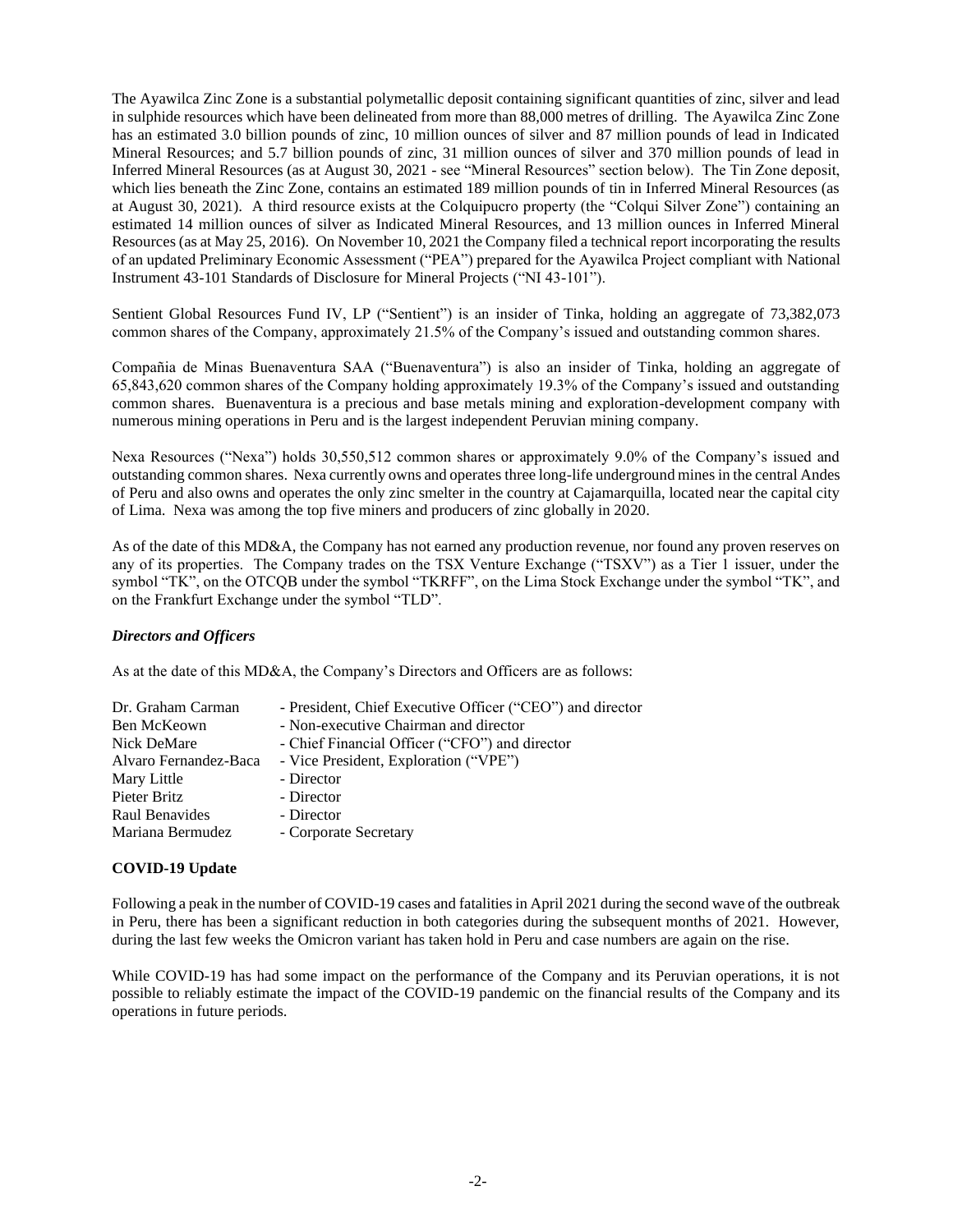# **Exploration Projects, Peru**

# *Introduction*

As at the date of this MD&A, the Company holds 59 granted mining concessions covering 16,548 hectares at its flagship Ayawilca Project in the Department of Pasco, Central Peru, held through its 100%-owned subsidiary Tinka Resources S.A.C.

The Company also holds 39 granted mining concessions covering 31,900 hectares (and 7 concession applications for 3,900 hectares) through its 100%-owned subsidiary Darwin Peru S.A.C. ("Darwin"). The majority of the Darwin concessions (35 granted mining concessions for 28,800 hectares and 2 applications for 700 hectares) form the Silvia copper-gold exploration project (the "Silvia Project") immediately adjacent to the Ayawilca Project in the Department of Huanuco, Central Peru.

# *Current Activities*

#### *Ayawilca Project*

On October 14, 2021 the Company announced the results of an updated Preliminary Economic Assessment ("PEA") prepared for the Ayawilca Project. A technical report was filed on November 10, 2021. The updated PEA was disclosed in accordance with National Instrument 43-101 *Standards of Disclosure for Mineral Projects* ("NI 43-101") and was prepared by Mining Plus Peru S.A.C. ("Mining Plus") as principal consultant, Transmin Metallurgical Consultants ("Transmin"), Envis E.I.R.L ("Envis"), and SLR Consulting (Canada) Ltd ("SLR").

The updated PEA provided the economic assessment for an underground ramp-access mine development of the Ayawilca Zinc Zone with an 8,500 tonnes per day (tpd) processing plant, a significant throughput increase from the previous 2019 PEA (which used 5,000 tpd).

# PEA highlights:

- 1. After-tax NPV8% of US \$433,000,000 (up 19% from 2019 PEA) using base case metal prices of US \$1.20/lb zinc, US  $$22/oz$  silver, and US  $$0.95/lb$  lead on a 100% equity basis (pre-tax NPV<sub>8%</sub> of US \$720,000,000).
- 2. Initial Capex of US \$264,000,000 with after-tax IRR of 31.9% (pre-tax IRR of 42.6%).
- 3. At a spot price of US \$1.50/lb zinc (close to current pricing), the after-tax NPV8% increases to US  $$785,000,000$  and IRR increases to 45.7% (pre-tax NPV $_{8\%}$  of US \$1.27 billion and IRR of 61%).
- 4. Average annual production of approximately 155,000 tonnes of zinc in concentrate per year, which would make Ayawilca the largest primary zinc producer in South America and a top-10 global zinc producer.
- 5. 43,500,000 tonnes mined over 14.4 years using bulk underground mining methods (sub level stoping combined with overhand cut and fill) with daily mill throughput of 8,500 tonnes per day ("tpd").
- 6. Project located in a major mining region close to a paved highway under construction ~200 km from an operating zinc refinery and port on the Pacific coast near to Lima.
- 7. Designed to minimize risk and environmental impact: 40% of tailings used as underground backfill and onsurface tailings treatment and storage facility to use filtered dry-stack technology.
- 8. Numerous opportunities to add further value, including:
	- (i) exploration upside for additional zinc discoveries including at South, Far South, Yanapizgo, and Zone 3 areas;
	- (ii) further optimization of zinc and silver metallurgical recoveries; and
	- (iii) incorporating high grade Tin Zone resources into the mine plan.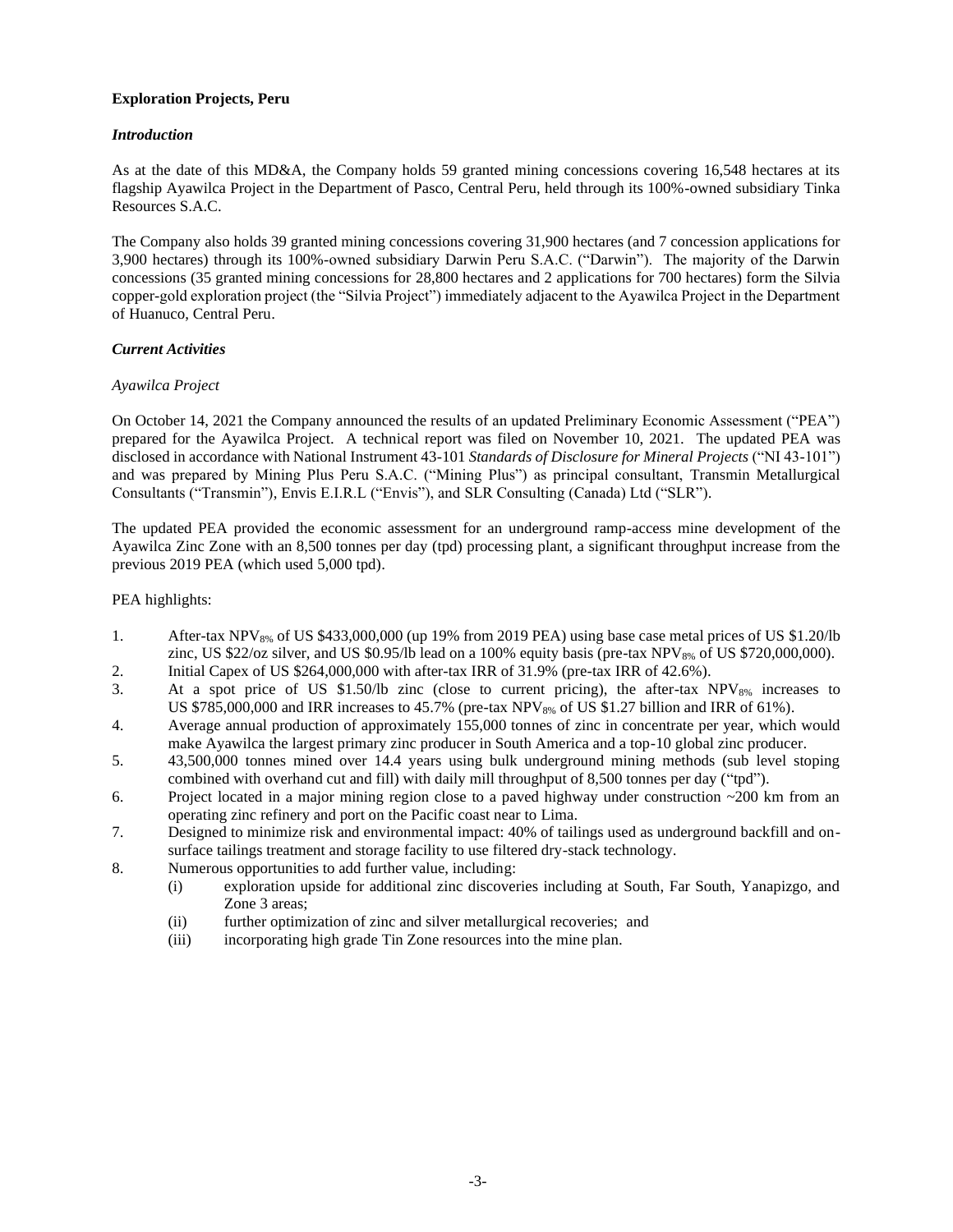| US \$720,000,000<br>42.6%<br>2.0 years | US \$433,000,000<br>31.9% |
|----------------------------------------|---------------------------|
|                                        |                           |
|                                        |                           |
|                                        | 2.6 years                 |
|                                        | US \$264,000,000          |
|                                        | US \$186,800,000          |
|                                        | US \$450,700,000          |
|                                        | US \$15,200,000           |
|                                        |                           |

**Table 1: Ayawilca Zinc Zone PEA highlights (effective date October 14, 2021)**

| <b>Operating Summary</b>                           |                    |
|----------------------------------------------------|--------------------|
| Processing plant throughput                        | 8,500 t/day        |
| Average annual zinc concentrate production         | $309,000$ dmt/year |
| Average annual lead-silver concentrate production  | 8,680 dmt/year     |
| Average annual silver in lead concentrate          | $632,000$ oz/year  |
| Total LOM zinc production                          | 4,450,000 tonnes   |
| Net smelter return from zinc and lead concentrates | US \$4,156,000,000 |
| Mining costs                                       | US \$32.79/t       |
| Processing costs                                   | US $$7.10/t$       |
| General and administration costs                   | <b>US \$4.27/t</b> |
| Total Operating Costs (Opex)                       | US \$44.16/t       |

Notes: dmt = dry metric tonne. Numbers may not add due to rounding

| <b>Base Case Metal Prices &amp; Exchange Rate Assumptions</b> | <b>Input value</b> |
|---------------------------------------------------------------|--------------------|
| Zinc Price                                                    | US \$1.20/lb       |
| Lead Price                                                    | US \$0.95/lb       |
| <b>Silver Price</b>                                           | <b>US \$22/oz</b>  |
| NSR Cut-off value                                             | <b>US \$65/t</b>   |
| Exchange Rate - Peruvian SOL / US\$                           | 3.87               |
| Total material processed (LOM)                                | 43,500,000 tonnes  |
| Mine Life                                                     | 14.4 vears         |

# *Planned Activities at Ayawilca*

Access agreement extensions with the local communities are in progress. Recently, the Company signed an access agreement extension with the community of Huarautambo, which covers a key part of the current Ayawilca deposit.

A geological reinterpretation of near vertical structures discovered at South Ayawilca in 2020 suggests there is further potential to expand the high-grade silver-lead-zinc mineralization. The Company is planning to commence a resource extension and definition drill program during the first half of 2022, which will include drill holes aimed at expanding this style of mineralization.

# *Mineral Resources*

Updated Mineral Resource estimates for the Ayawilca Project, as estimated by SLR Consulting (Canada) Ltd ("SLR"), have an effective date of August 30, 2021 and were incorporated into the PEA. Mineral Resource estimates for two Ayawilca deposits (the "Zinc Zone" and "Tin Zone", respectively) were updated as a result of nearly 12,000 metres of drilling since 2020. A major step forward since the previous resource estimation in 2018 was the large increase in Indicated Zinc Zone resources to 3.0 billion pounds of contained zinc (previously 1.8 billion pounds), a 68% increase.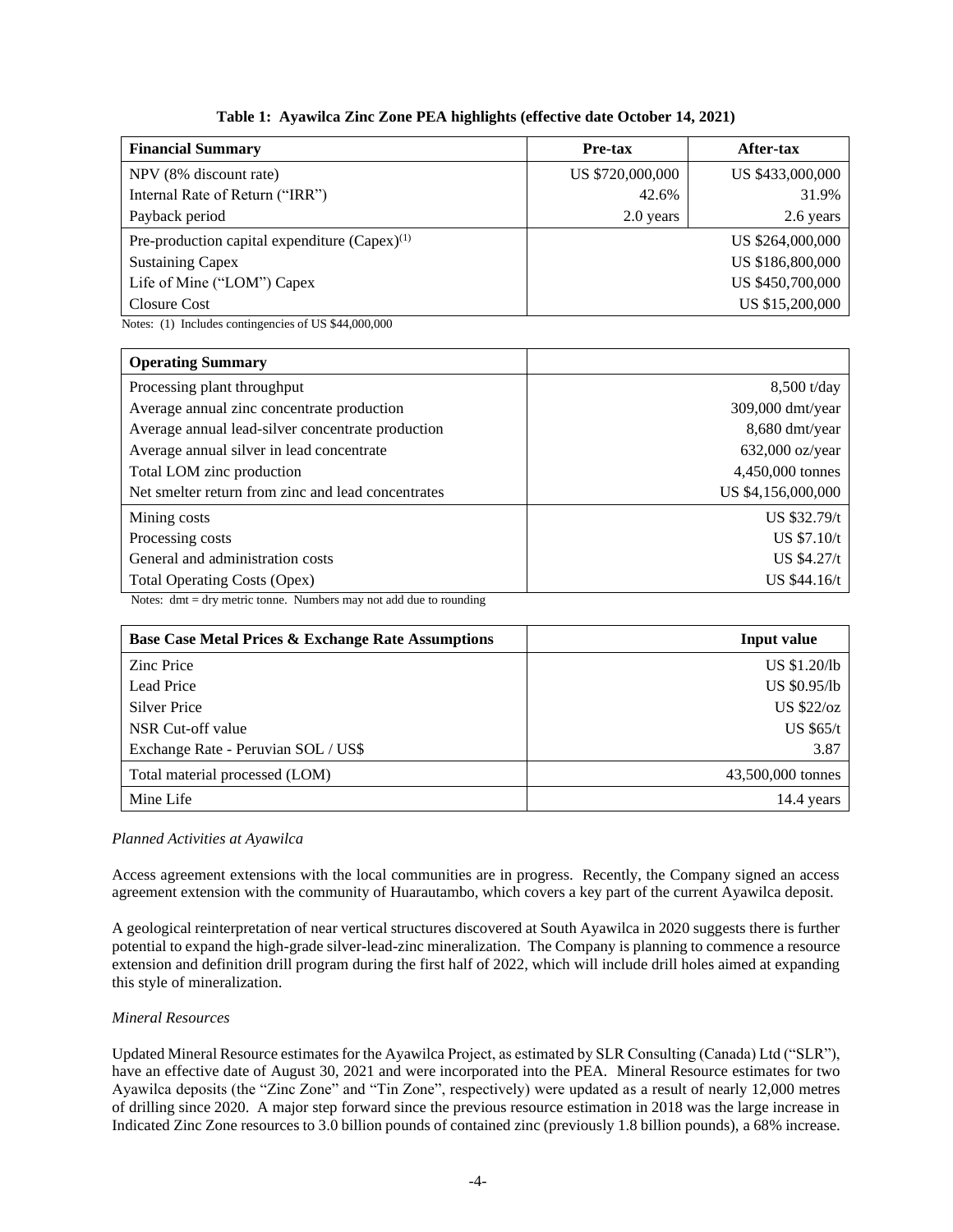The Indicated Zinc Zone resource remained at a high grade of 7.2% zinc (+ silver + lead), while the Indicated Mineral Resource category now constitutes 35% of the total zinc inventory (previously 24%).

Key highlights of the updated mineral resource estimates:

- 1. Indicated Zinc Zone Mineral Resource of 19,000,000 tonnes grading 7.2% zinc, 0.2% lead and 16.8 g/t silver containing:
	- (i) 3.0 billion pounds of zinc;
	- (ii) 10.3 million ounces of silver; and
	- (iii) 87 million pounds of lead.
- 2. Inferred Zinc Zone Mineral Resource of 47,900,000 tonnes grading 5.4% zinc, 0.4% lead & 20.0 g/t silver containing:
	- (i) 5.7 billion pounds of zinc;
	- (ii) 30.7 million ounces of silver; and
	- (iii) 370 million pounds of lead.
- 3. Inferred Tin Mineral Resource of 8,400,000 tonnes grading 1.0% tin, containing:
	- (i) 189 million pounds of tin.

The Tin Zone and Zinc Zone resources do not overlap, with the Tin Zone situated predominantly beneath the Zinc Zone. The Mineral Resources are reported above a net smelter return (NSR) cut-off value of US \$55/tonne for the Zinc Zone and US \$60/tonne for the Tin Zone.

The Mineral Resource estimates for the Zinc Zone by area (Table 2), and the Tin Zone (Table 3), have an effective date of August 30, 2021. The Colquipucro Silver Zone resource estimate (Table 4) has an effective date of May 25, 2016, also estimated by SLR (previously Roscoe Postle and Associates).

|                              |                        |                      |           | Grade       |                  |             | <b>Contained Metal</b> |                    |
|------------------------------|------------------------|----------------------|-----------|-------------|------------------|-------------|------------------------|--------------------|
| <b>Classification / Zone</b> | <b>Tonnage</b><br>(Mt) | <b>NSR</b><br>(\$/t) | Zn<br>(%) | Ag<br>(g/t) | <b>Pb</b><br>(%) | Zn<br>(Mlb) | Ag<br>(Moz)            | <b>Pb</b><br>(Mlb) |
| <b>Indicated</b>             |                        |                      |           |             |                  |             |                        |                    |
| West                         | 11.6                   | 108                  | 6.26      | 15.9        | 0.25             | 1.607       | 6.0                    | 65                 |
| South                        | 7.3                    | 145                  | 8.56      | 18.3        | 0.13             | 1.383       | 4.3                    | 22                 |
| <b>Total Indicated</b>       | <b>19.0</b>            | 123                  | 7.15      | 16.8        | 0.21             | 2,990       | 10.3                   | 87                 |
| <b>Inferred</b>              |                        |                      |           |             |                  |             |                        |                    |
| West                         | 5.5                    | 106                  | 5.90      | 20.8        | 0.42             | 719         | 3.7                    | 52                 |
| South                        | 9.0                    | 134                  | 7.45      | 34.4        | 0.33             | 1.477       | 10.0                   | 65                 |
| Central                      | 17.4                   | 81                   | 4.55      | 13.8        | 0.34             | 1,747       | 7.7                    | 132                |
| East                         | 10.6                   | 88                   | 5.04      | 14.4        | 0.20             | 1.177       | 4.9                    | 46                 |
| Silver                       | 0.4                    | 93                   | 3.58      | 106.7       | 0.65             | 33          | 1.4                    | 6                  |
| <b>Buffer</b>                | 4.9                    | 87                   | 4.66      | 19.2        | 0.63             | 504         | 3.0                    | 69                 |
| <b>Total Inferred</b>        | 47.9                   | 96                   | 5.36      | 20.0        | 0.35             | 5,657       | 30.7                   | 370                |

#### **Table 2: Ayawilca Zinc Zone Mineral Resources as of August 30, 2021 Tinka Resources Limited – Ayawilca Property**

Notes:

1. CIM (2014) definitions were followed for Mineral Resources.

2. Mineral Resources are reported above a cut-off net smelter return (NSR) value of US \$55/t.

3. The requirement of a reasonable prospect of eventual economic extraction is met by having a minimum modelling width for mineralized zones of three metres, a cut-off based on reasonable input parameters, and continuity of mineralization consistent with a potential underground mining scenario.

4. The NSR value was based on estimated metallurgical recoveries, assumed metal prices, and smelter terms, which include payable factors, treatment charges, penalties, and refining charges. Metal price assumptions were, US \$1.20/lb Zn, US \$22/oz Ag, and US \$0.95/lb Pb. Metal recovery assumptions were, 92% Zn, 85% Ag, and 70% Pb. The NSR value for each block was calculated using the following NSR factors; US \$16.23/% Zn, US \$0.27/g Ag, and US \$10.20/% Pb.

5. Payability is as follows; Zn 84%, Pb 94% and Ag 47%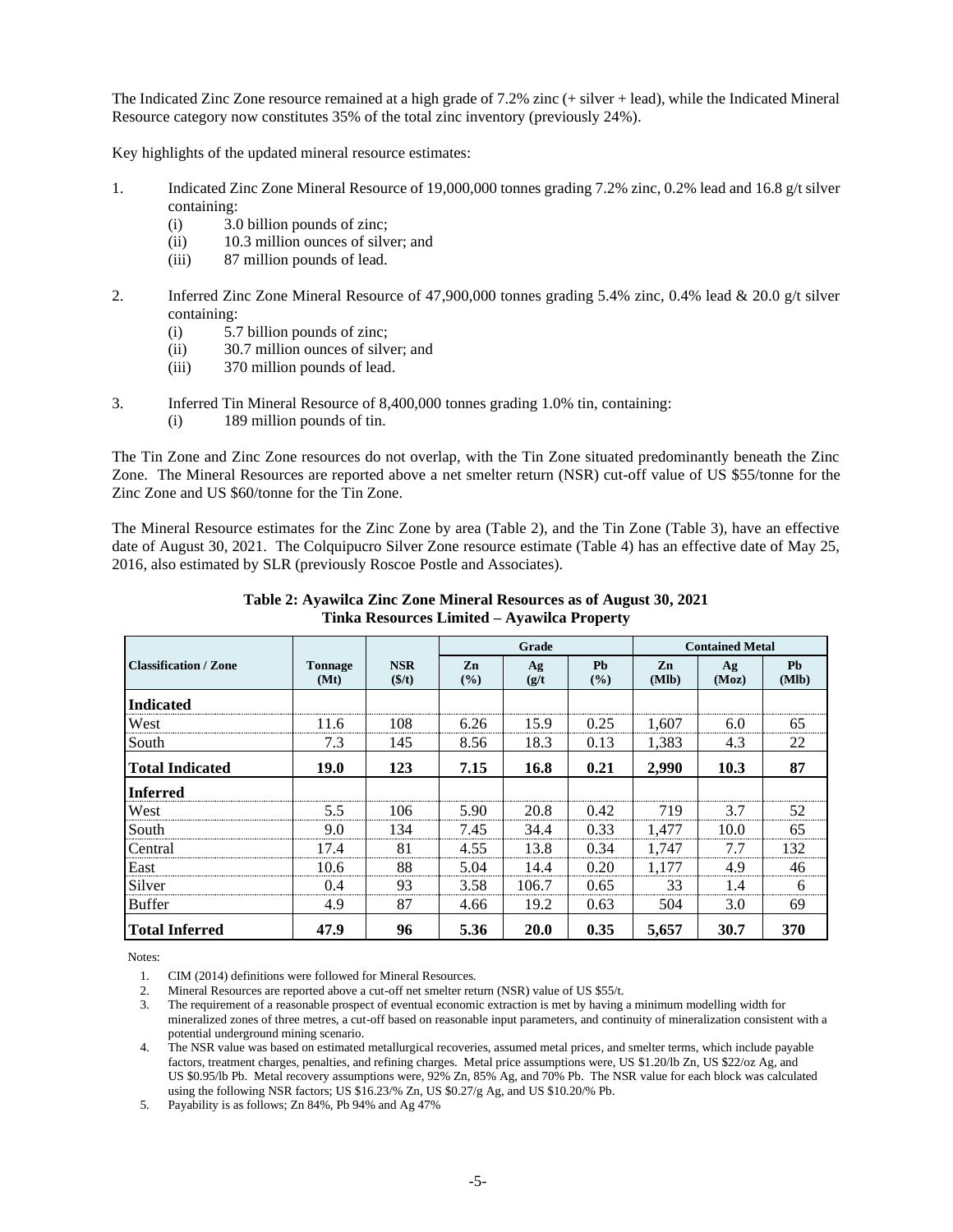- 6. The NSR value was calculated using the following formula:
- $NSR = Zn(\%)$ \*US\$16.23+Ag(g/t)\*US\$0.27+Pb(%)\*US\$10.20
- 7. Numbers may not add due to rounding.

Indium was previously included in the Zinc Zone resource estimation but is no longer reported.

#### **Table 3: Ayawilca Tin Zone Inferred Mineral Resources as of August 30, 2021 Tinka Resources Limited - Ayawilca Property**

| <b>Classification</b> | <b>Tonnage</b><br>(Mt) | <b>NSR</b><br>$(\$/t))$ | Grade<br>$(\%$ Sn) | <b>Contained</b><br><b>Metal</b><br>$(Mlb\ Sn)$ |
|-----------------------|------------------------|-------------------------|--------------------|-------------------------------------------------|
| Inferred              | 8.4                    | 103                     | 1.02               | 189                                             |

Notes:

- 1. CIM (2014) definitions were followed for Mineral Resources.
- 2. Mineral Resources are reported above a cut-off grade NSR value of US \$60/t.
- 3. The requirement of a reasonable prospect of eventual economic extraction is met by having a minimum modelling width for mineralized zones of three metres, a cut-off based on reasonable input parameters, and continuity of mineralization consistent with a potential underground mining scenario.
- 4. The NSR value was based on estimated metallurgical recoveries, assumed metal prices, and smelter terms, which include payable factors, treatment charges, penalties, and refining charges. Metal price assumptions were, US \$11.00/lb Sn. Metal recovery assumptions were, 70% Sn for blocks with Sn:Cu  $\geq$  5 and 40% for Sn:Cu  $\lt$  5. The NSR value for each block was calculated using the following NSR factors, US \$141.64 per % Sn for blocks with Sn:Cu  $\geq$  5 and US \$80.94 for blocks with Sn:Cu <5.
- 5. The NSR value was calculated using the following formulae: If  $Sn:Cu \geq 5$ : US  $SNSR = Sn(\%)$ \*US \$141.64
- 6. If  $Sn:Cu < 5$ : US  $SNSR = Sn(\%) * US \$80.94$
- 7. Numbers may not add due to rounding.

Copper and silver were reported in the Tin Zone previously but are no longer reported because they are not expected to contribute materially to the economics of the project.

#### **Table 4: Colquipucro Silver Oxide Deposit Mineral Resources as of May 25, 2016 Tinka Resources Limited – Ayawilca Property**

| <b>Classification / Zone</b> | <b>Tonnage</b><br>(Mt) | Grade<br>$(g/t \text{ Ag})$ | <b>Contained Metal</b><br>(Moz Ag) |
|------------------------------|------------------------|-----------------------------|------------------------------------|
| <b>Indicated</b>             |                        |                             |                                    |
| <b>High Grade Lenses</b>     | 2.9                    | 112                         | 10.4                               |
| Low Grade Halo               | 4.5                    | 27                          | 3.9                                |
| <b>Total Indicated</b>       | 7.4                    | 60                          | 14.3                               |
| <b>Inferred</b>              |                        |                             |                                    |
| <b>High Grade Lenses</b>     | 2.2                    | 105                         | 7.5                                |
| Low Grade Halo               | 6.2                    | 28                          | 5.7                                |
| <b>Total Inferred</b>        | 8.5                    | 48                          | 13.2                               |

Notes:

1. CIM (2014) definitions were followed for Mineral Resources.

2. Mineral Resources are reported within a preliminary pit shell and above a cut-off grade of 15 g/t Ag for the low grade halo and 60 g/t Ag for the high grade lenses.

3. The cut-off grade is based on a price of US \$24/oz Ag.

4. Numbers may not add due to rounding.

#### *Silvia Project*

In November 2021 the Company announced high-grade copper and gold results from Silvia NW, a new copper-gold discovery and one of several targets within the Company's 100%-owned Silvia Project consisting of 29,500 hectares of mining claims located adjacent to the Ayawilca Project. Silvia NW is an early-stage copper-gold prospect, but Tinka believes that Silvia NW has significant exploration potential based on the high grade of copper and gold in the outcrops, as well as the style of mineralization (i.e., skarn). Skarn deposits in Peru have formed in thick limestone sequences and are some of the largest and highest-grade copper deposits in the world, prime examples being Antamina (a global top-10 copper mine) some 90 km to the north, and Las Bambas in southern Peru. There are three broad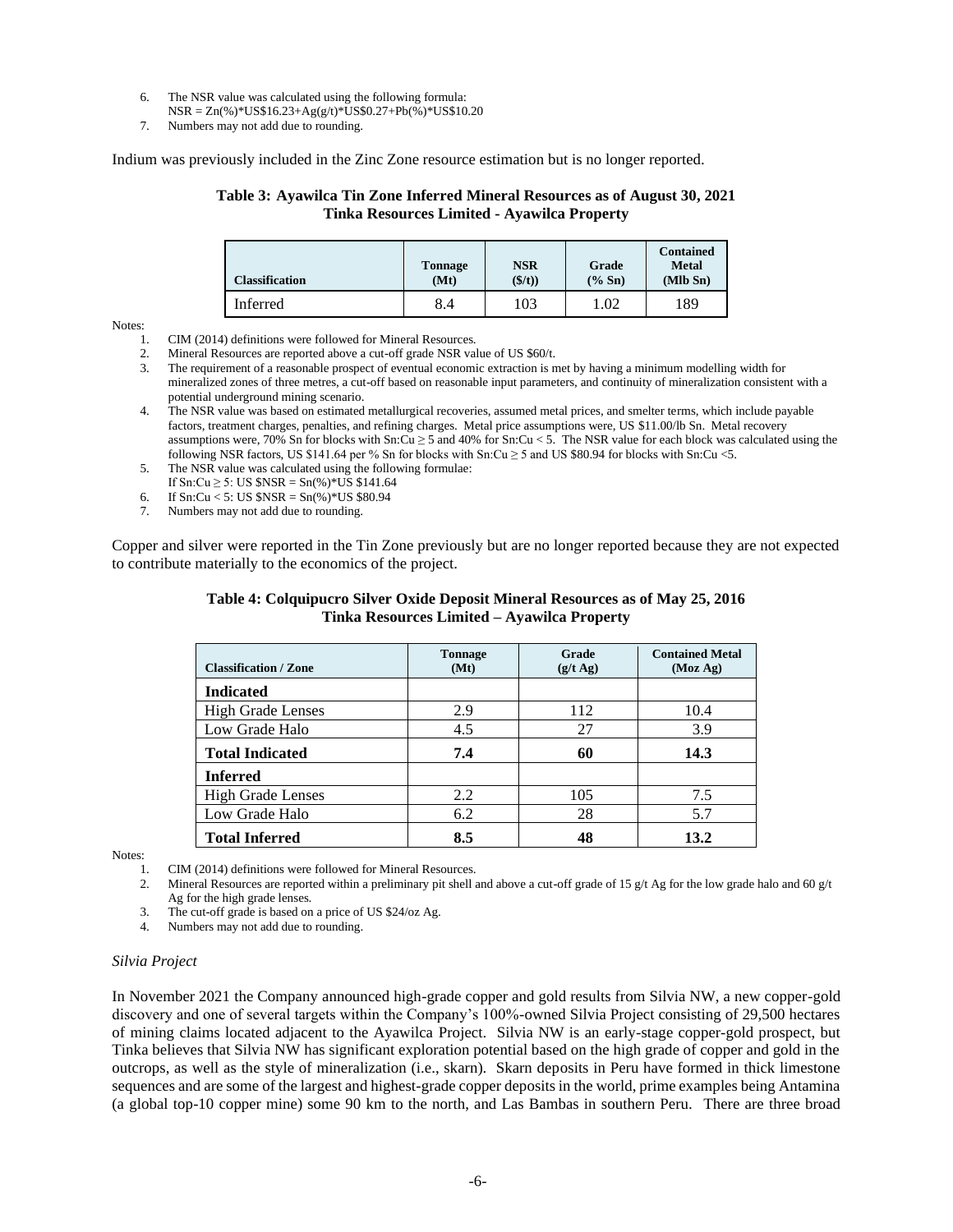targets at Silvia NW over a 3 km x 1 km area: Area A, Area B and Area C. Tinka's work to date has focused at Area A.

Highlights of results from Area A include:

- 1. 46 metres at 1.9 g/t gold & 0.8% copper (2.2% CuEQ\* or 2.9 g/t AuEQ\*) from a continuous trench sample, including:
	- (i) 6 metres at 12.8 g/t gold & 2.7% copper (12.3% CuEQ or 16.4 g/t AuEQ), including
	- (ii) 2 metres at 22.5 g/t gold & 2.5% copper (19.4% CuEQ or 25.8 g/t AuEQ).
- 2. Copper and gold mineralization is associated with chalcopyrite-bearing garnet skarn exposed in the core of a narrow valley with widespread shallow scree cover.
- 3. The footprint of the skarn mineralization at Area A has been extended through various phases of fieldwork to 550 m (N-S) and 400 m wide (E-W), including areas of scree cover.
- 4. Gold-copper skarn mineralization is associated with dikes of quartz feldspar biotite porphyry (QFP) intruding limestone - primary copper mineralization within the skarn occurs almost exclusively as chalcopyrite, while gold appears to occur as fine-grained native gold in chalcopyrite with possible tellurides.
- 5. Exploration is continuing at Areas A, B and C along the 3 km prospective trend with soil sampling, trenchpanel sampling and mapping.
- 6. Field work has commenced in preparation for an Environmental Impact Declaration (or "DIA") to obtain the necessary permits for drilling at Silvia NW.

*\* Copper Equivalent (CuEQ) is calculated assuming 100% recovery of copper and gold using a Gold Conversion Factor of 0.751, calculated from a nominal copper price of US\$3.30/lb and a gold price of US\$1,700/oz. Gold Equivalent (AuEQ) is calculated assuming 100% recovery of copper and gold using a Copper Conversion Factor of 1.33.*

#### *Planned Activities at Silvia*

Surface sampling and mapping is continuing at Areas A, B and C at Silvia NW. The Company is moving ahead to obtain drill permits to allow the Company to drill the priority targets at Silvia NW as soon as possible. The geophysical data acquired from the previous owner (including ground magnetics and IP) is being reprocessed and interpreted. Other regional targets, including Silvia South, will be visited and sampled in early 2022.

# *Other Exploration Targets*

The Pampahuasi property, an area staked by Darwin in late 2020, is located in the Department of Huancavelica, approximately 270 km southeast of Lima. The Pampahuasi property consists of 3 granted mining concessions for 2,100 hectares and 4 applications for 2,200 hectares. The area is prospective for vein style gold and silver mineralization. The Company's geologists have identified several parallel vein structures within the Pampahuasi claims which trend northwest-southeast covering an area of approximately 0.5 km by 1.5 km. Of 20 vein samples collected to date from this area, gold grades range from <0.01 g.t Au to 3.61 g/t Au and silver grades range from 0.1 g/t Ag and 69 g/t Ag. A single channel sample across a vein outcrop returned 3.0 metres grading 3.6 g/t Au and 2.4  $g/t$  Ag.

Further surface work at Pampahuasi is planned in early 2022, to expand the known outcrop of mineralized veins and to identify further mineralized structures associated with various colour anomalies on satellite imagery.

# **Qualified Persons**

The qualified person for the Company's projects, Dr. Graham Carman, President and CEO of the Company and a Fellow of the Australasian Institute of Mining and Metallurgy ("FAUSIMM"), has reviewed and verified the technical information in this MD&A and is responsible for other technical information (i.e., information not directly related to the Mineral Resource Estimate or the PEA) in this MD&A.

Ms. Katharine M. Masun, MSA, M.Sc., P.Geo., SLR Consultant Geologist, and Ms. Dorota El Rassi, P.Eng., SLR Consultant Engineer, both Qualified Persons under National Instrument 43-101 and independent of Tinka, were responsible for the Mineral Resources estimations disclosed in this MD&A.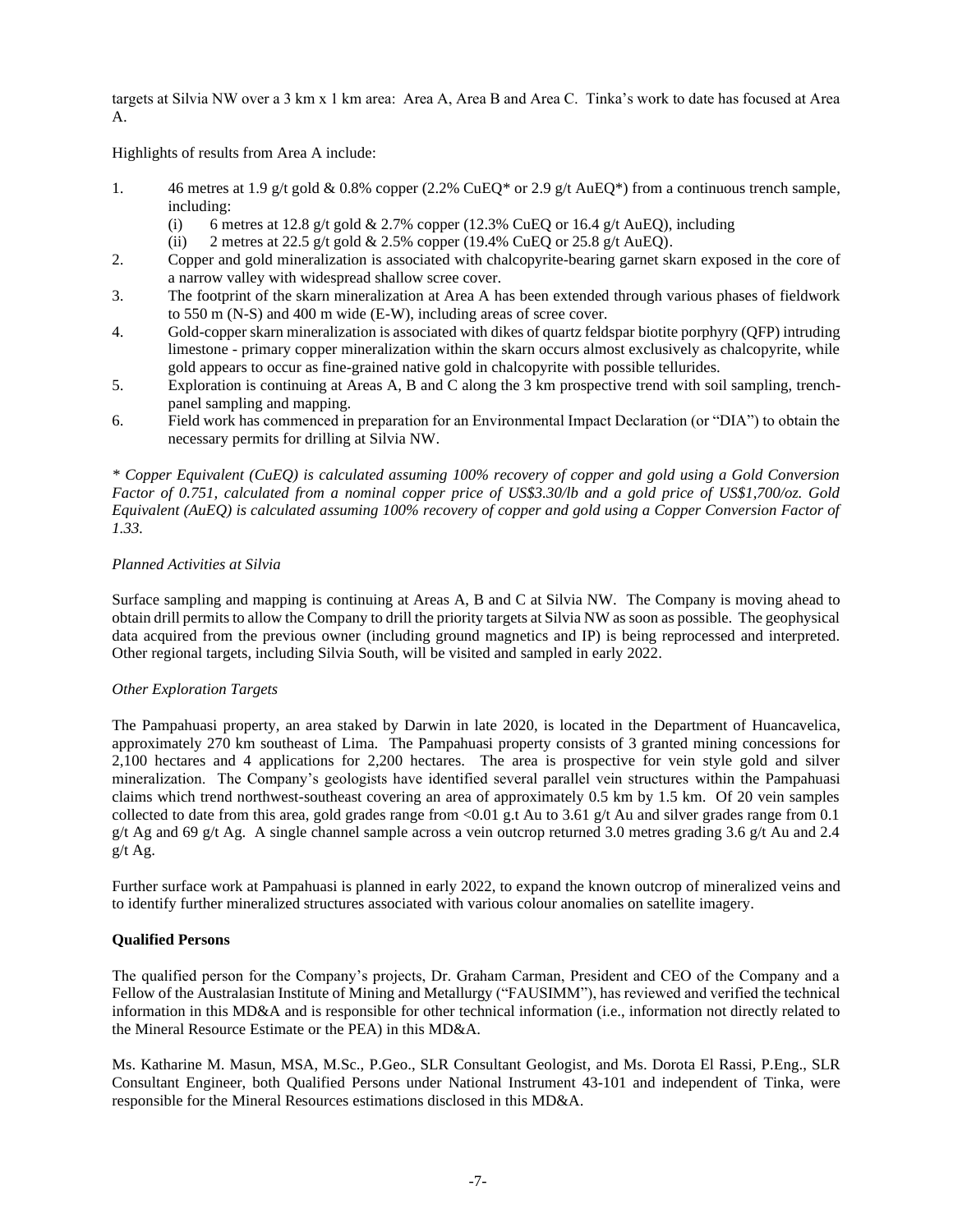Mr. Kim Kirkland, FAUSIMM, Geological Engineer, Principal Mining Consultant with Mining Plus, and Edgard Vilela, MAusIMM (CP), Mining Engineer, Underground Manager, a fulltime employee of Mining Plus, both Qualified Persons under NI 43-101 and independent of Tinka, were responsible for the financial results and mine plan disclosed in the PEA and summarized in this MD&A.

Mr. Adam Johnson, FAUSIMM (CP)., Chief Metallurgist with Transmin Metallurgical Consultants (Peru), a Qualified Person under NI 43-101 and independent of Tinka, was responsible for the metallurgical assumptions of the PEA in this MD&A.

Mr. Donald Hickson, P.Eng., of Envis E.I.R.L Peru (Envis), a Qualified Person as defined by NI 43-101, was responsible for inputs on processing and tailings filtering and storage in the PEA and in this MD&A.

#### **Selected Financial Data**

The following selected financial information is derived from the audited annual consolidated financial statements of the Company.

|                                    |              | Year Ended September 30, |             |  |  |
|------------------------------------|--------------|--------------------------|-------------|--|--|
|                                    | 2021         | 2020                     | 2019        |  |  |
|                                    |              |                          | \$          |  |  |
| <b>Operations:</b>                 |              |                          |             |  |  |
| Revenues                           | Nil          | Nil                      | Nil         |  |  |
| <b>Expenses</b>                    | (1,628,842)  | (3,054,558)              | (2,767,231) |  |  |
| Other items                        | (425, 802)   | 371,289                  | 321,229     |  |  |
| Net loss                           | (2,054,644)  | (2,683,269)              | (2,446,002) |  |  |
| Loss per share - basic and diluted | (0.01)       | (0.01)                   | (0.01)      |  |  |
| Dividends per share                | Nil          | Nil                      | Nil         |  |  |
| <b>Balance Sheet:</b>              |              |                          |             |  |  |
| Working capital                    | 11,195,041   | 20,160,588               | 5,945,016   |  |  |
| Total assets                       | 67, 107, 503 | 69,306,911               | 52,808,759  |  |  |
| Total long-term liabilities        | Nil          | Nil                      | Nil         |  |  |

The following selected financial information is derived from the unaudited condensed consolidated interim financial statements of the Company.

|                                      | <b>Fiscal 2021</b>            |                             |                        |                      |                               | <b>Fiscal 2020</b>           |                        |                      |
|--------------------------------------|-------------------------------|-----------------------------|------------------------|----------------------|-------------------------------|------------------------------|------------------------|----------------------|
|                                      | <b>Sept. 30</b><br>2021<br>\$ | <b>Jun. 30</b><br>2021<br>S | <b>Mar. 31</b><br>2021 | Dec. 31<br>2020<br>S | <b>Sept. 30</b><br>2020<br>\$ | <b>Jun. 30</b><br>2020<br>\$ | <b>Mar. 31</b><br>2020 | Dec. 31<br>2019<br>S |
| <b>Operations:</b>                   |                               |                             |                        |                      |                               |                              |                        |                      |
| Revenues                             | Nil                           | Nil                         | Nil                    | Nil                  | Nil                           | Nil                          | Nil                    | Nil                  |
| <b>Expenses</b>                      | (371, 850)                    | (410, 860)                  | (479, 598)             | (366, 534)           | (417, 775)                    | (424, 330)                   | (1,747,654)            | (464, 799)           |
| Other items                          | 297,475                       | (133,935)                   | (87,637)               | (501,705)            | (3,053)                       | (567, 189)                   | 933.211                | 8,320                |
| Net loss and<br>comprehensive loss   | (74, 375)                     | (544, 795)                  | (567, 235)             | (868, 239)           | (420, 828)                    | (991, 519)                   | (814, 443)             | (456, 479)           |
| Loss per share<br>-basic and diluted | (0.00)                        | (0.00)                      | (0.00)                 | (0.00)               | (0.00)                        | (0.01)                       | (0.00)                 | (0.00)               |
| Dividends per share                  | Nil                           | Nil                         | Nil                    | Nil                  | Nil                           | Nil                          | Nil                    | Nil                  |
| <b>Balance Sheet:</b>                |                               |                             |                        |                      |                               |                              |                        |                      |
| Working capital                      | 11,195,041                    | 12,398,568                  | 14,526,894             | 16,838,169           | 20,160,588                    | 20,872,770                   | 22,355,992             | 4,441,536            |
| Total assets                         | 67, 107, 503                  | 67,200,711                  | 67,524,274             | 68,798,852           | 69,306,911                    | 69,307,616                   | 70,211,504             | 52,067,039           |
| Total long-term liabilities          | Nil                           | Nil                         | Nil                    | Nil                  | Nil                           | Nil                          | Nil                    | Nil                  |

# **Results of Operations**

*Three Months Ended September 30, 2021 Compared to Three Months Ended June 30, 2021*

During the three months ended September 30, 2021 ("Q4") the Company reported a net loss of \$74,375 compared to a net loss of \$544,795 for the three months ended June 30, 2021 ("Q3), a decrease in loss of \$470,420. The decrease in loss was primarily attributed to the recognition of a foreign exchange loss of \$152,220 in Q3 compared to a foreign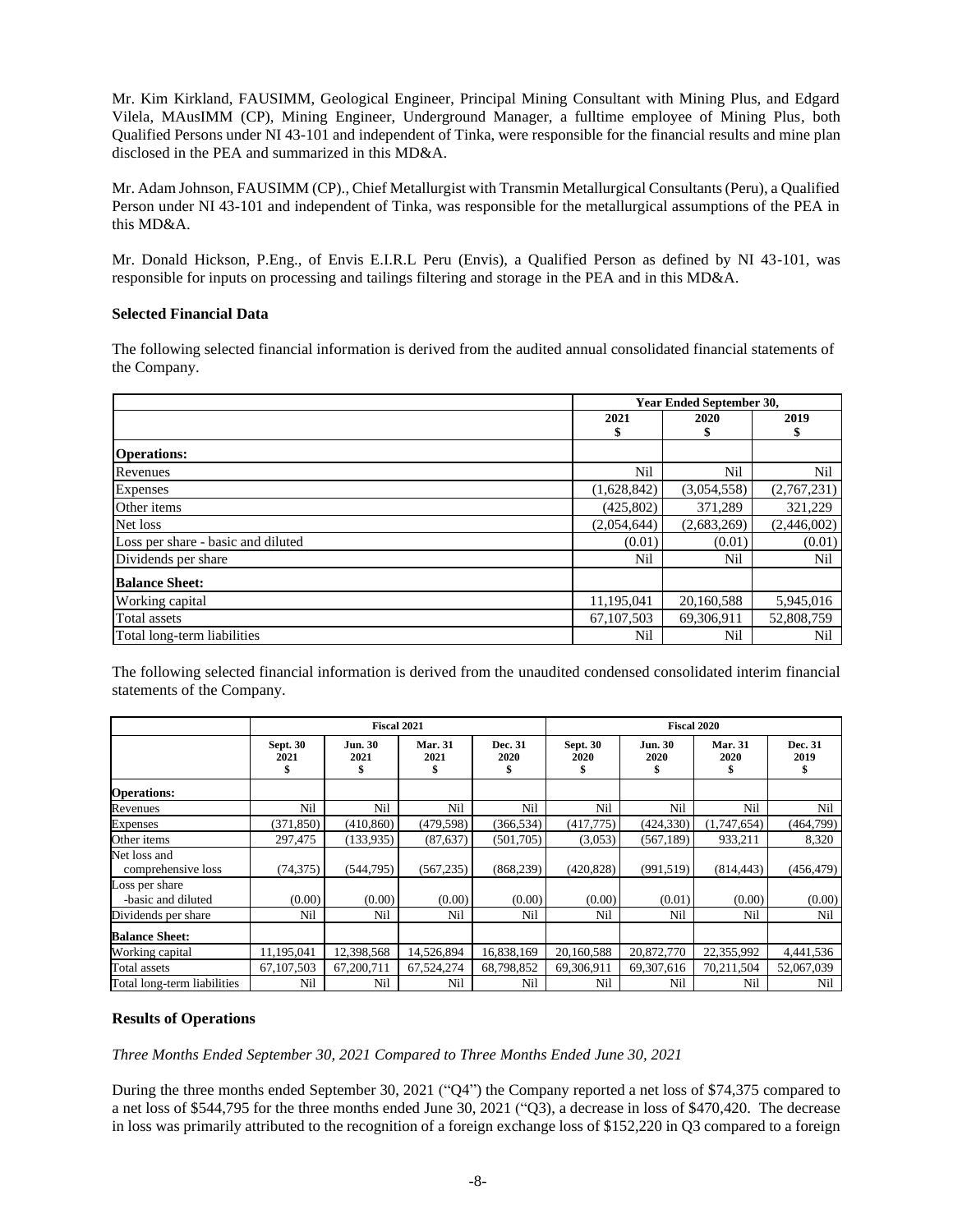exchange gain of \$290,305 in Q4, resulting in a change of \$442,525, and \$42,010 decrease in general and administrative expenses from, \$410,860 during Q3 to \$371,850 during Q4.

#### *Three Months Ended September 30, 2021 Compared to Three Months Ended September 30, 2020*

During the three months ended September 30, 2021 (the "Q4/2021") the Company reported a net loss of \$74,375, compared to a net loss of \$420,828 for the three months ended September 30, 2020 (the "Q4/2020"), a decrease in loss of \$346,453. The decrease in loss is mainly attributed to the recognition of a foreign exchange loss of \$44,719 in Q4/2020 compared to a foreign exchange gain of \$290,305 in Q4/2021, a change of \$335,024, due to the fluctuation of exchange rates.

#### *Year Ended September 30, 2021 Compared to Year Ended September 30, 2020*

During the year ended September 30, 2021 ("fiscal 2021"), the Company reported a net loss of \$2,054,644 compared to a net loss of \$2,683,269 for the year ended September 30, 2020 ("fiscal 2020"), a decrease in loss of \$628,625. The decrease in loss was primarily due to a \$1,425,716 decrease in general and administrative expenses, from \$3,054,558 during fiscal 2020 to \$1,628,842 during fiscal 2021, partially offset by the recognition of a foreign exchange fluctuation of \$706,212, from a foreign exchange gain of \$180,675 during fiscal 2020 compared to a foreign exchange loss of \$525,537, and a \$90,879 decrease in interest income, from \$190,614 during fiscal 2020 compared to \$99,735 during fiscal 2021. Significant fluctuations in expenses were as follows:

- (i) during fiscal 2021 the Company recorded share-based compensation expense of \$40,085 (2020 \$1,074,407) on the granting and vesting of share options;
- (ii) during fiscal 2021 the Company incurred \$574,272 (2020 \$650,100) for directors and officers compensation. During fiscal 2020 the Company paid \$130,000 for other compensation to certain officers of the Company. See also "Transactions with Related Parties";
- (iii) legal expenses increased by \$49,575 during fiscal 2021 to \$102,558 compared to \$52,983 during fiscal 2020 arising from the engagement of legal services to review electrical power generation opportunities, preparing IVA rebate submissions, preparation of agreements to the Silvia Project and various legal opinions;
- (iv) due to the impact of COVID-19, many investment conferences were cancelled or modified to virtual participation. Accordingly, investment conference expenses decreased by \$27,722, from \$47,114 in fiscal 2020 to \$19,392 in fiscal 2021;
- (v) during fiscal 2020 the Company incurred \$101,252 for corporate travel compared to \$12,379 during fiscal 2021 due to major COVID-19 travel restrictions during fiscal 2021;
- (vi) a \$169,036 decrease in salaries and benefits, from \$427,486 during fiscal 2020 to \$258,450 during fiscal 2021. The decrease reflects the reduction of employees as a result of COVID-19 on activities in Peru.

The Company holds its cash in interest bearing accounts in major financial institutions. The Company has also set aside US \$6,000,000 in deposit with its financial institution. These funds were segregated for the purpose of incurring expenditures for exploration and development on the Company's mineral projects. These funds also bear interest. Interest income is generated from the deposits and fluctuates primarily with the levels of cash on deposit. During the fiscal 2021 the Company recorded interest income of \$99,735 compared to \$190,614 during the 2020 period.

The carrying costs of the Company's exploration and evaluation assets are as follows:

|             |                                   | As at September 30, 2021                             |                   | As at September 30, 2020          |                                                      |                    |  |
|-------------|-----------------------------------|------------------------------------------------------|-------------------|-----------------------------------|------------------------------------------------------|--------------------|--|
|             | <b>Acquisition</b><br>Costs<br>\$ | <b>Deferred</b><br><b>Exploration</b><br>Costs<br>\$ | <b>Total</b><br>Φ | <b>Acquisition</b><br>Costs<br>\$ | <b>Deferred</b><br><b>Exploration</b><br>Costs<br>\$ | <b>Total</b><br>\$ |  |
| Colquipucro | 402.014                           | 9.261.472                                            | 9.663.486         | 402.014                           | 8.794.352                                            | 9,196,366          |  |
| Ayawilca    | 1,571,273                         | 40,301,497                                           | 41,872,770        | 1,297,195                         | 35,026,527                                           | 36, 323, 722       |  |
| Other       | 329,924                           | 3,400,813                                            | 3,730,737         |                                   | 2,797,596                                            | 2,797,596          |  |
|             | 2,303,211                         | 52,963,782                                           | 55,266,993        | 1.699.209                         | 46,618,475                                           | 48, 317, 684       |  |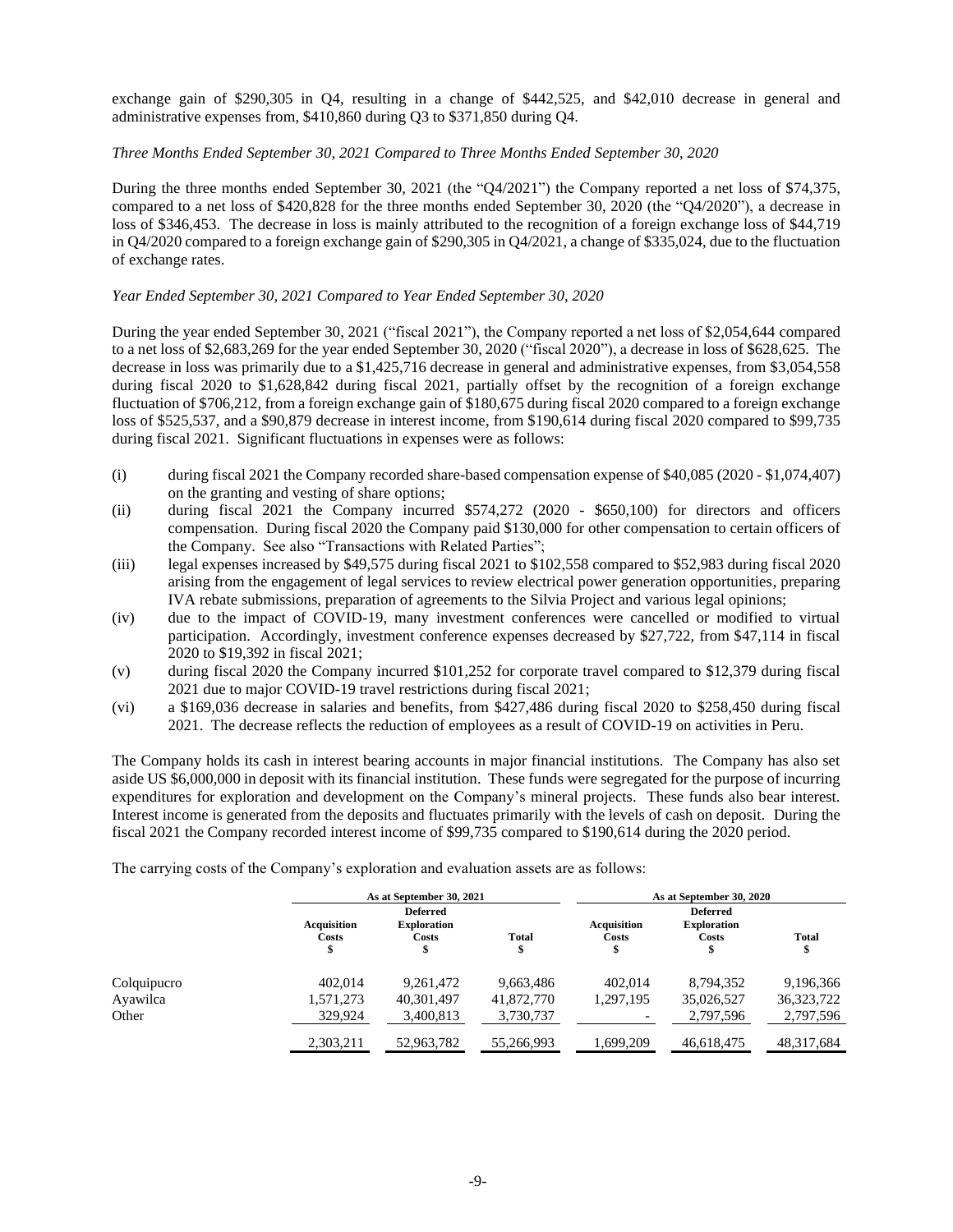Exploration and evaluation activities incurred during fiscal 2021 and 2020 are as follows:

|                                       | Colquipucro<br>\$        | Ayawilca<br>\$ | Other<br>\$ | <b>Total</b><br>\$ |
|---------------------------------------|--------------------------|----------------|-------------|--------------------|
| <b>Balance at September 30, 2019</b>  | 9,048,534                | 33,306,363     | 3,433,415   | 45,788,312         |
| <b>Exploration costs</b>              |                          |                |             |                    |
| Assay                                 |                          | 17,564         |             | 17,564             |
| Camp costs                            | 530                      | 616,066        |             | 616,596            |
| Community relations                   | 147,302                  | 780,734        |             | 928,036            |
| Depreciation                          |                          | 10,291         |             | 10,291             |
| Drilling                              |                          | 52,811         |             | 52,811             |
| Engineering                           |                          | 145,930        |             | 145,930            |
| Environmental                         |                          | 317,099        |             | 317,099            |
| Geological                            |                          | 437,188        |             | 437,188            |
| Health and safety                     |                          | 180,718        |             | 180,718            |
| Metallurgical                         |                          | 82,784         |             | 82,784             |
| Modelling                             |                          | 37,399         |             | 37,399             |
| Software and database management      |                          | 14,759         |             | 14,759             |
| Topography                            |                          | 2,775          |             | 2,775              |
| VAT incurred                          |                          |                | 309,038     | 309,038            |
| VAT recovered                         |                          |                | (944, 857)  | (944, 857)         |
|                                       | 147,832                  | 2,696,118      | (635, 819)  | 2,208,131          |
| <b>Acquisition costs</b>              |                          |                |             |                    |
| Concession payments and related taxes |                          | 321,241        |             | 321,241            |
| <b>Balance at September 30, 2020</b>  | 9,196,366                | 36,323,722     | 2,797,596   | 48,317,684         |
| <b>Exploration costs</b>              |                          |                |             |                    |
| Assays                                |                          |                | 10,059      | 10,059             |
| Camp costs                            | 2,322                    | 752,409        | 13,114      | 767,845            |
| Community relations                   | 438,844                  | 939,287        |             | 1,378,131          |
| Depreciation                          |                          | 11,352         |             | 11,352             |
| Drilling                              | $\overline{\phantom{a}}$ | 1,700,246      |             | 1,700,246          |
| Engineering                           | 23,343                   | 268,049        |             | 291,392            |
| Environmental                         | 2,611                    | 498,540        |             | 501,151            |
| Geological                            |                          | 567,571        | 8,324       | 575,895            |
| Health and safety                     |                          | 355,220        |             | 355,220            |
| Metallurgical                         |                          | 153,802        |             | 153,802            |
| Software and database management      |                          | 27,306         |             | 27,306             |
| Topography                            |                          | 1,188          |             | 1,188              |
| VAT incurred                          |                          |                | 706,488     | 706,488            |
| VAT recovered                         |                          |                | (134,768)   | (134, 768)         |
|                                       | 467,120                  | 5,274,970      | 603,217     | 6,345,307          |
| <b>Acquisition costs</b>              |                          |                |             |                    |
| Property acquisition payment          |                          |                | 177,176     | 177,176            |
| Concession payments and related taxes |                          | 274,078        | 128,931     | 403,009            |
| Staking costs                         |                          |                | 23,817      | 23,817             |
|                                       |                          | 274,078        | 329,924     | 604,002            |
| <b>Balance at September 30, 2021</b>  | 9,663,486                | 41,872,770     | 3,730,737   | 55,266,993         |

During fiscal 2021 the Company focused on continuing exploration drilling, metallurgical test work, construction of access roads and platforms, rehabilitation of drill sites and access tracks with local communities. The Company incurred a total of \$6,949,309 (2020 - \$2,529,372) for exploration expenditures and acquisition costs, comprising \$5,549,048 (2020 - \$3,017,359) on the Ayawilca Project, \$467,120 (2020 - \$147,832) on the Colquipucro Project, and \$361,421 (2020 - \$nil) for the other property acquisition payments and staking costs on minor concessions held in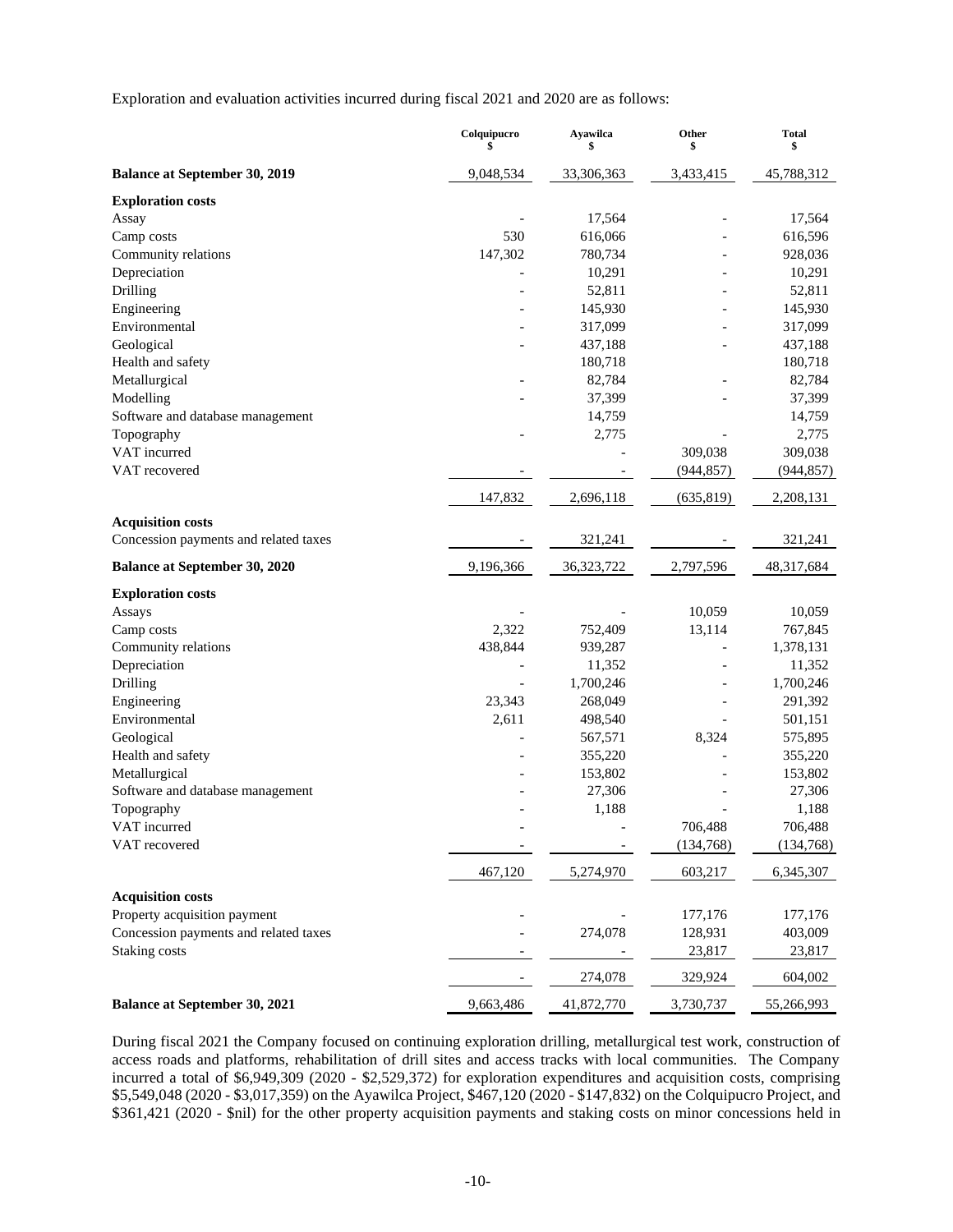Central Peru. In addition, in Peru the Company incurred \$706,488 (2020 - \$309,038) for VAT tax and recovered VAT of \$134,768 (2020 - \$944,857). See also "Exploration Projects, Peru".

# *Financings*

During fiscal 2021 the Company did not conduct any equity financings.

During fiscal 2020 the Company completed a non-brokered private placement financing totalling 76,131,686 common shares of the Company for \$18,500,000 and issued 65,843,620 common shares of the Company to Compania de Minas Buenaventura S.A. for \$16,000,000 and 10,288,066 common shares to Sentient Global Resources Fund IV, LP for \$2,500,000. The net proceeds from the private placement are being used for development of the Company's Ayawilca Project, further exploration, and for working capital and general corporate purposes.

# **Financial Condition / Capital Resources**

The Company's ability to continue as a going concern is dependent upon the ability of the Company to obtain the necessary financing to develop properties and to establish future profitable production. To date the Company has not earned significant revenues and is considered to be in the exploration stage. The Company's operations are funded from equity financings which are dependent upon many external factors and may be difficult to impossible to secure or raise when required. As at September 30, 2021 the Company had working capital in the amount of \$11,195,041, including \$7,644,600 (US \$6,000,000) set aside by the Company for exploration and development of the Company's mineral projects. Management considers that the Company has sufficient funds to continue advancing the Ayawilca Project, continue exploration and drill permitting on the Silvia Project and maintain ongoing corporate overhead and field expenses over the next twelve months. See also "Exploration Projects, Peru". Exploration activities may change as a result of ongoing results and recommendations or the Company may acquire additional properties which may entail significant exploration commitments. While the Company has been successful in securing financings in the past, there is material uncertainty it will be able to do so in the future.

# **Off-Balance Sheet Arrangements**

The Company has no off-balance sheet arrangements.

# **Proposed Transactions**

The Company has no proposed transactions.

# **Critical Accounting Estimates**

The preparation of financial statements in conformity with IFRS requires management to make estimates and assumptions that affect the reported amounts of assets and liabilities and disclosure of contingent assets and liabilities at the date of the financial statements, and the reported amounts of revenues and expenditures during the reporting period. Examples of significant estimates made by management include estimating the fair values of financial instruments, valuation allowances for deferred income tax assets and assumptions used for share-based compensation. Actual results may differ from those estimates.

A detailed summary of all the Company's significant critical accounting estimates is included in Note 3 to the September 30, 2021 annual consolidated financial statements.

# **Changes in Accounting Policies**

Effective October 1, 2020 the Company adopted the Amendments to IFRS 3 - *Definition of a Business,* which clarifies the definition of a business for the purpose of determining whether a transaction should be accounted for as an asset acquisition or a business combination. The amendments:

- clarify the minimum attributes that the acquired assets and activities must have to be considered a business;
- remove the assessment of whether market participants can acquire the business and replace missing inputs or processes to enable them to continue to produce outputs;
- narrow the definition of a business and the definition of outputs; and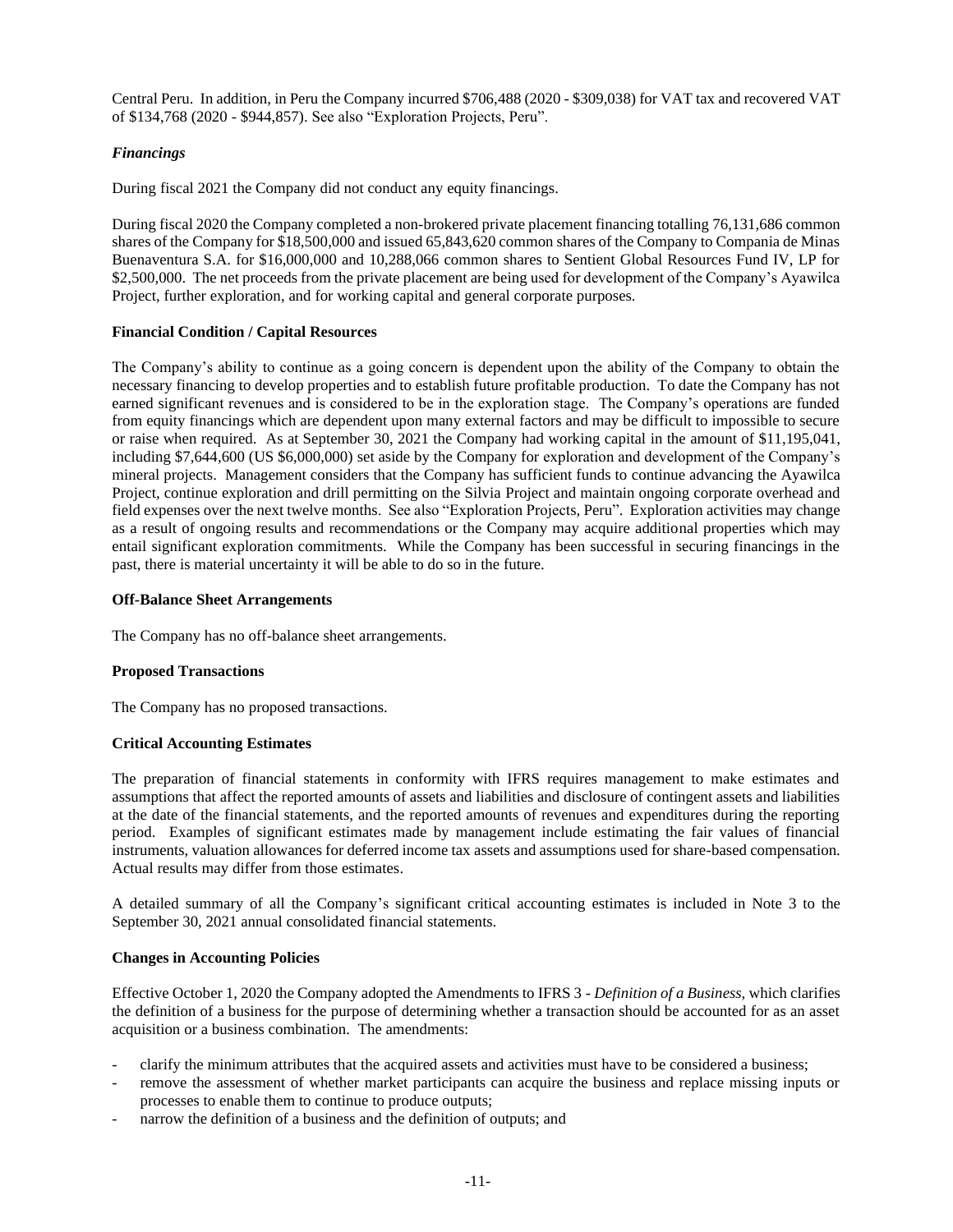add an optional concentration test that allows a simplified assessment of whether an acquired set of activities and assets is not a business.

There was no impact on the Company's consolidated financial statements upon the adoption of the amendments of this standard.

A detailed summary of all the Company's significant accounting policies is included in Note 3 to the September 30, 2021 annual consolidated financial statements.

#### **Transactions with Related Parties**

A number of key management personnel, or their related parties, hold positions in other entities that result in them having control or significant influence over the financial or operating policies of those entities. Certain of these entities transacted with the Company during the reporting period.

#### (a) *Transactions with Key Management Personnel*

During fiscal 2021 and 2020 the following amounts were incurred with respect to the Company's CEO (Dr. Carman), the Company's CFO (Mr. Nick DeMare) and the Company's VPE (Mr. Alvaro Fernandez-Baca) as follows:

|                                               | 2021<br>\$ | 2020<br>\$ |
|-----------------------------------------------|------------|------------|
| Management fees - Dr. Carman                  | 309,996    | 279,336    |
| Other compensation - Dr. Carman               |            | 75,000     |
| Management fees - Mr. Fernandez-Baca          | 206,190    | 225,959    |
| Other compensation - Mr. Fernandez-Baca       |            | 40,000     |
| Professional fees - Mr. DeMare                | 36,000     | 33,100     |
| Share-based compensation - Dr. Carman         |            | 292,500    |
| Share-based compensation - Mr. DeMare         |            | 91,000     |
| Share-based compensation - Mr. Fernandez-Baca |            | 156,000    |
|                                               | 552,186    | 1,192,895  |

During fiscal 2021 the Company expensed \$428,472 (2020 - \$517,820) to directors and officers compensation and \$nil (2020 - \$539,500) for share-based compensation. In addition, the Company capitalized \$123,714 (2020 - \$135,575) of compensation paid to the VPE to exploration and evaluation assets.

As at September 30, 2021 \$3,000 (2020 - \$nil) remained unpaid.

Pursuant to various agreements with its CEO (Dr. Carmen) and its VPE (Mr. Fernandez-Baca), the Company is currently committed to pay up to approximately \$860,000 in the event of termination without cause or a change of control of the Company.

#### (b) *Transactions with Other Related Parties*

(i) During fiscal 2021 and 2020 the following amounts were incurred for professional services provided by non-management directors of the Company (Mary Little, Ben McKeown, and Raul Benavides) and the Corporate Secretary (Mariana Bermudez):

|                                       | 2021<br>\$ | 2020<br>\$ |
|---------------------------------------|------------|------------|
|                                       |            |            |
| Professional fees - Ms. Little        | 30,000     | 27,500     |
| Professional fees - Mr. McKeown       | 45,000     | 42,800     |
| Professional fees - Mr. Benavides     | 30,000     | 15,500     |
| Professional fees - Ms. Bermudez      | 37,800     | 31,480     |
| Special services - Ms. Bermudez       |            | 15,000     |
| Share-based compensation - Ms. Little |            | 91,000     |